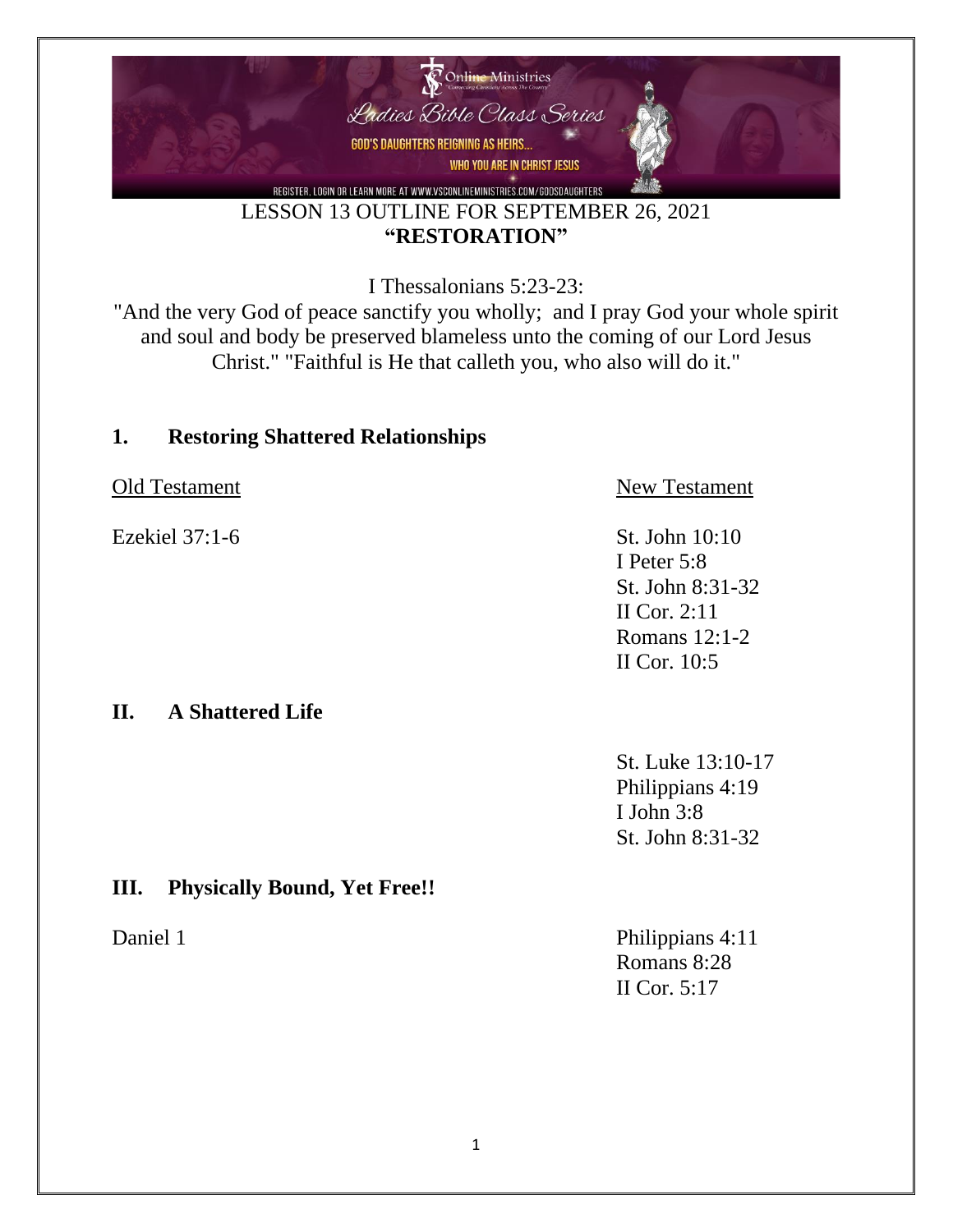

#### **"RESTORATION"**

#### **IV. Restoration - Letting Go!!**

Isaiah 61:3 Philippians 3:13-14 Psalms 1 Hebrews 12:1-2 Jeremiah Revelations 4:11 Isaiah St. John 10:10

**\*\*\*\*\*\*\*\*\*\*\*\*\*\*\*\*\*\*\*\*\*\*\*\*\*\*\*\*\*\*\*\*\*\*\*\*\*\*\*\*\*\*\*\*\*\*\*\*\*\*\*\*\*\*\*\*\*\*\*\*\*\*\***

Remember just who you are!!!

- 1. A Daughter of the King
- 2. An heir and joint-heir with Christ
- 3. Beloved of God
- 4. The Righteousness of God in Christ Jesus
- 5. His Chosen
- 6. God's Child
- 7. The Temple of God
- 8. A Purchased Possession
- 9. A Vessel
- 10. A New Creature
- 11. Chosen in Him
- 12. Forgiven
- 13. A Tree of Righteousness
- 14. A Lively Stone
- 15. A Royal Priesthood

Look at yourself based on God's evaluation!!!!! You are just who HE says you are!!!